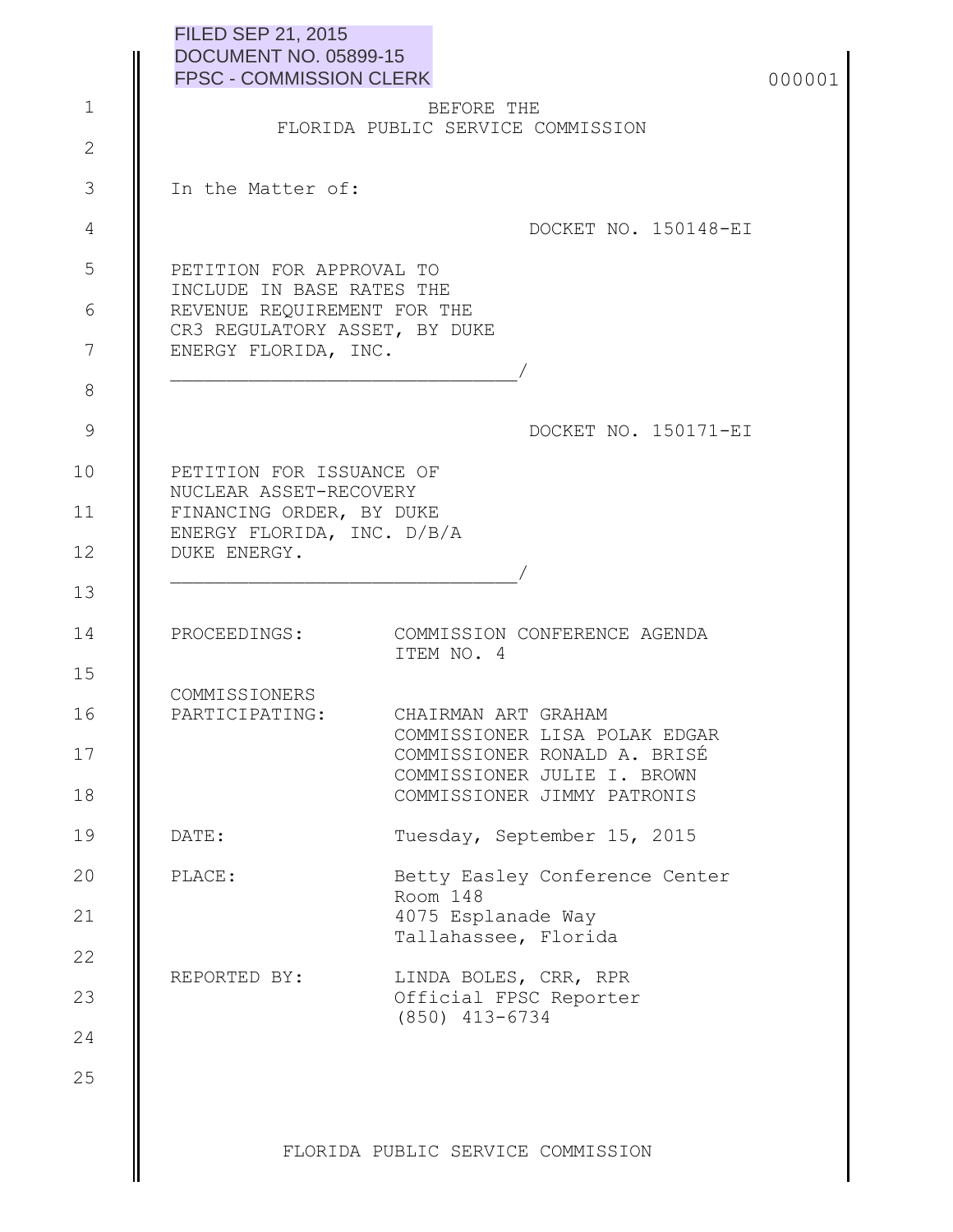P R O C E E D I N G S **CHAIRMAN GRAHAM:** Okay. So let's flip back over to Item No. 4. **MR. MAUREY:** Good morning, Chairman, Commissioners. Andrew Maurey, Commission staff. Item 4 relates to Docket Nos. 150148 and 150171. In February 2013, Duke Energy Florida announced its desire to retire its nuclear plant, Crystal River Unit 3, in Citrus County, Florida. The retirement of CR3 was the subject of two settlement agreements. The first settlement agreement reached in 2012 was a global settlement that addressed several issues, including issues related to the CR3 retirement. The second settlement agreement reached in 2013 replaced and supplanted the 2012 settlement agreement. Among other things, the revised and restated stipulation and settlement agreement contemplated that DEF would create a regulatory asset to account for the recovery of costs associated with the retirement of CR3. On May 22nd of this year, pursuant to the terms of the -- we'll refer to it as the 2013 agreement, DEF petitioned the Commission for approval to include in base rates the revenue requirement for the CR3 regulatory asset. This docket was assigned Docket 1 2 3 4 5 6 7 8 9 10 11 12 13 14 15 16 17 18 19 20 21 22 23 24

FLORIDA PUBLIC SERVICE COMMISSION

No. 150148.

25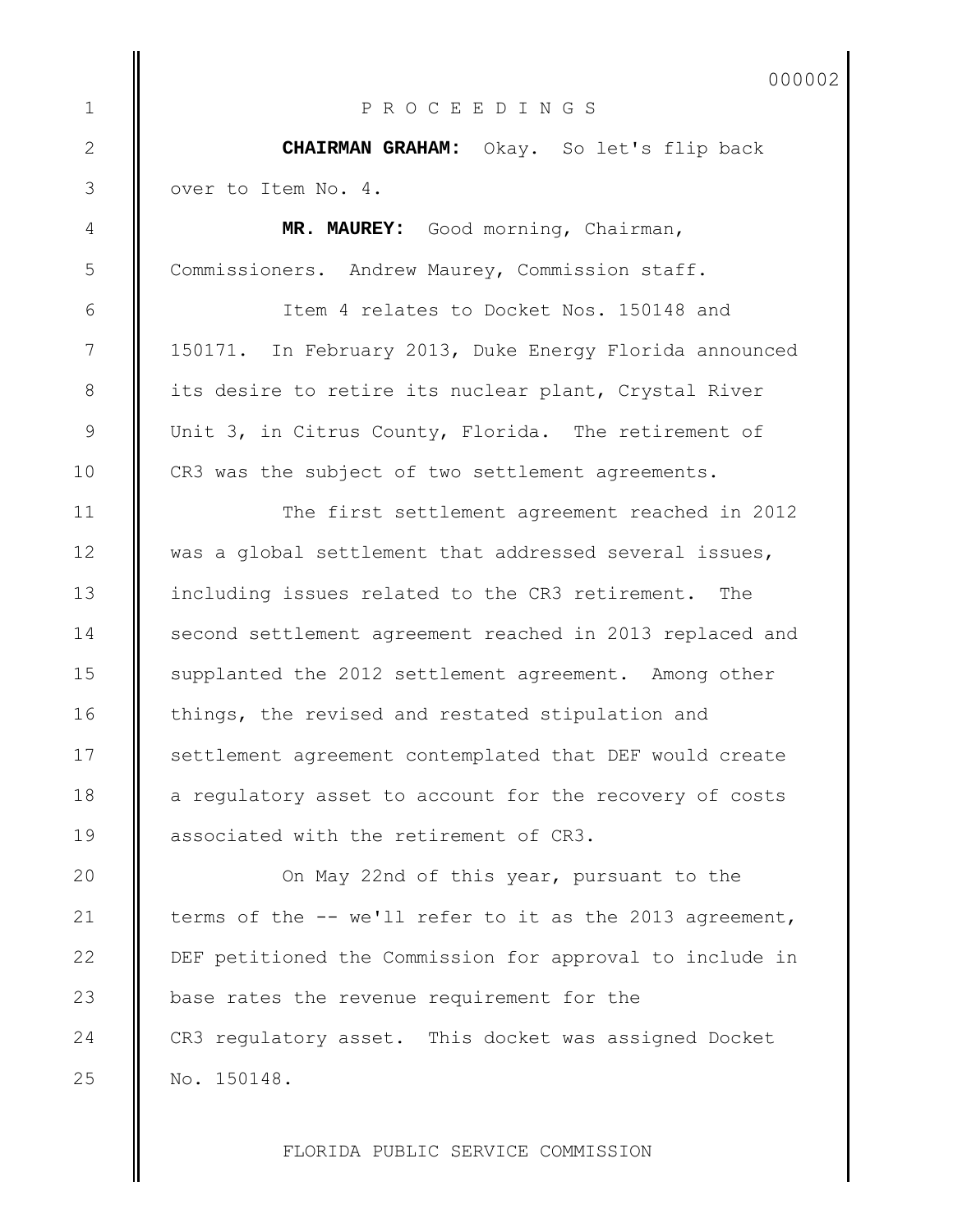000003

On July 27th of this year, pursuant to Section 366.95 of *Florida Statutes*, DEF filed a petition for issuance of a nuclear asset recovery financing order requesting the Commission issue a financing order to permit DEF to securitize certain costs, including the CR3 regulatory asset. This matter was assigned Docket No. 150171. On August 13th of this year, these dockets were consolidated into Docket No. 150171.

On August 31 of this year, DEF filed a motion requesting the Commission approve a proposed stipulation reached by the parties to the 2013 agreement. These parties are Duke Energy Florida, Office of Public Counsel, Florida Industrial Power Users Group, White Springs Agricultural Chemicals, Inc., doing business as PCS Phosphate, and Florida Retail Federation. These are the same parties to the 2012 agreement, and they are all Intervenors in both dockets that are before you today.

In the settlement, the -- or in the proposed stipulation, it was requested that the first 13 issues of Docket 150148 be approved. And we'll talk further about the difference between Stipulation 1 and Stipulation 2 in a moment.

The staff is going to recommend that the stipulation be approved as amended, and there will be another -- a fallout vote associated with that.

FLORIDA PUBLIC SERVICE COMMISSION

25

1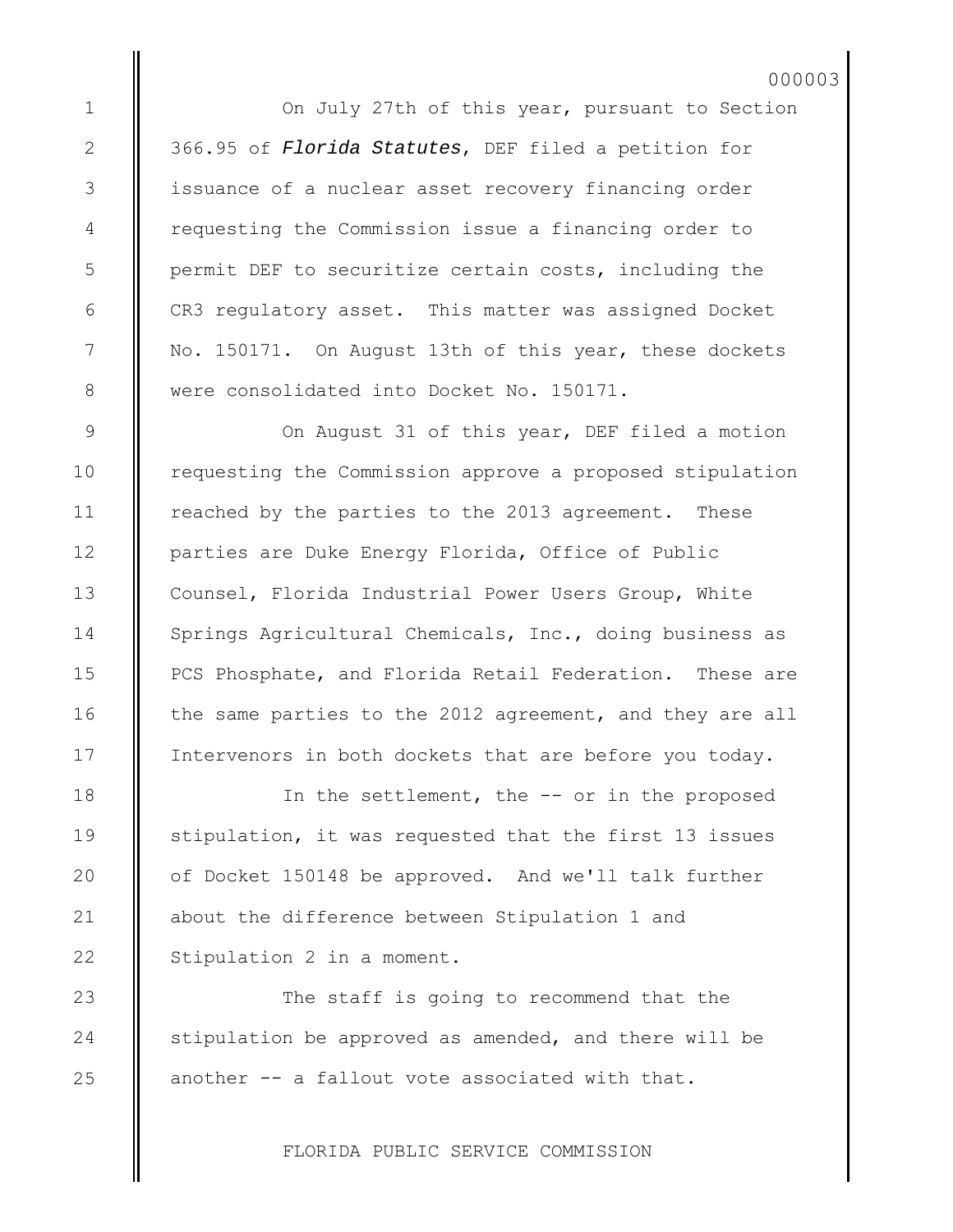000004

But before we get to that, I wanted to take a moment to go through some of the highlights of the stipulation. There are also representatives from four of the five signatories here that are available to address any questions the Commission may have.

The stipulation addresses only the CR3 regulatory asset-related issues that were the subject of 150148. It does not address the issues raised in 150171. Those matters are still set for hearing beginning October 14th. The value of the CR3 regulatory asset will be reduced from the 1.298 billion that was originally filed in Duke's May 22nd petition, reduced by 15 million to 1,283,000,000. The stipulation resolves any and all issues raised by the Intervenors with respect to the CR3 regulatory asset in Docket 150148. The Intervenors have taken stipulated positions on Issues 2 through 13 and taken no position on Issue 1.

Per the stipulation  $--$  well, pursuant to the 2013 settlement, Duke was to implement a \$1.50 per megawatt increase through the fuel clause to raise money towards the CR3 regulatory asset. That charge will no longer be implemented. It will be subsumed within the rest of the agreement. DEF reserves the right to file rebuttal testimony if this stipulation is not approved.

FLORIDA PUBLIC SERVICE COMMISSION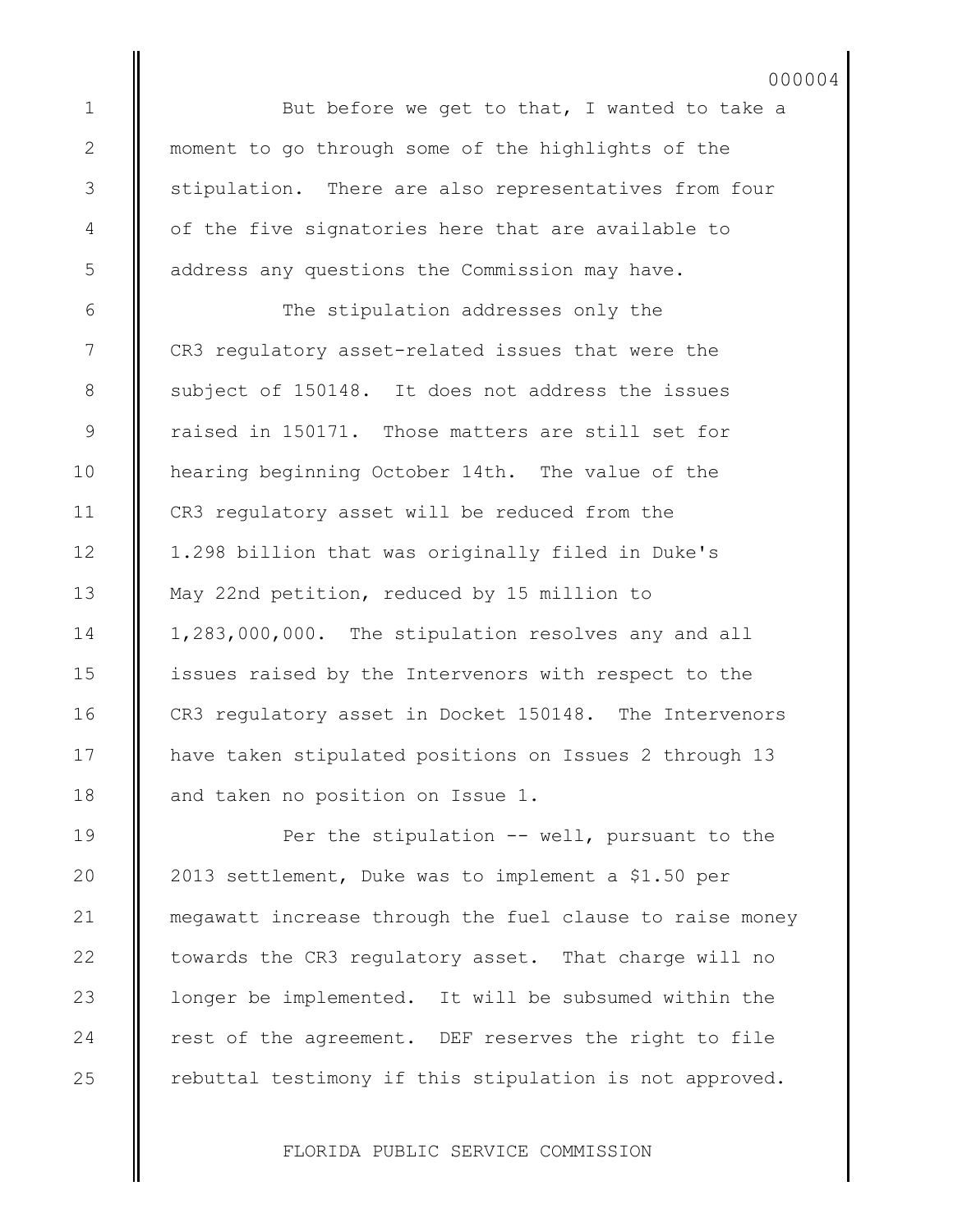The date for rebuttal testimony was during the time that this stipulation was being contemplated by the Commission.

And finally, the signatories to the 2013 agreement have approved amendment to certain language in that agreement related to the term of recovery. At the time that the 2013 agreement was entered, it was contemplated that recovery of the CR3 regulatory asset would be done through base rates. Securitization was not available at that time. With the passage of Section 366.95*, Florida Statutes*, securitization is available for recovery of these costs. The amendment to this language of the 2013 agreement is necessary to relieve certain tension between recovering it through base rates pursuant to the 2013 agreement and recovering the money through securitization.

That summarizes the agreement. Staff is available to answer any questions, and the parties are available to respond.

**CHAIRMAN GRAHAM:** Okay. Ms. Triplett, welcome back to the country.

**MS. TRIPLETT:** Thank you.

**CHAIRMAN GRAHAM:** Any comments on the stipulation?

**MS. TRIPLETT:** Other than, as Mr. Maurey said,

FLORIDA PUBLIC SERVICE COMMISSION

23

24

25

1

2

3

4

5

6

7

8

9

10

11

12

13

14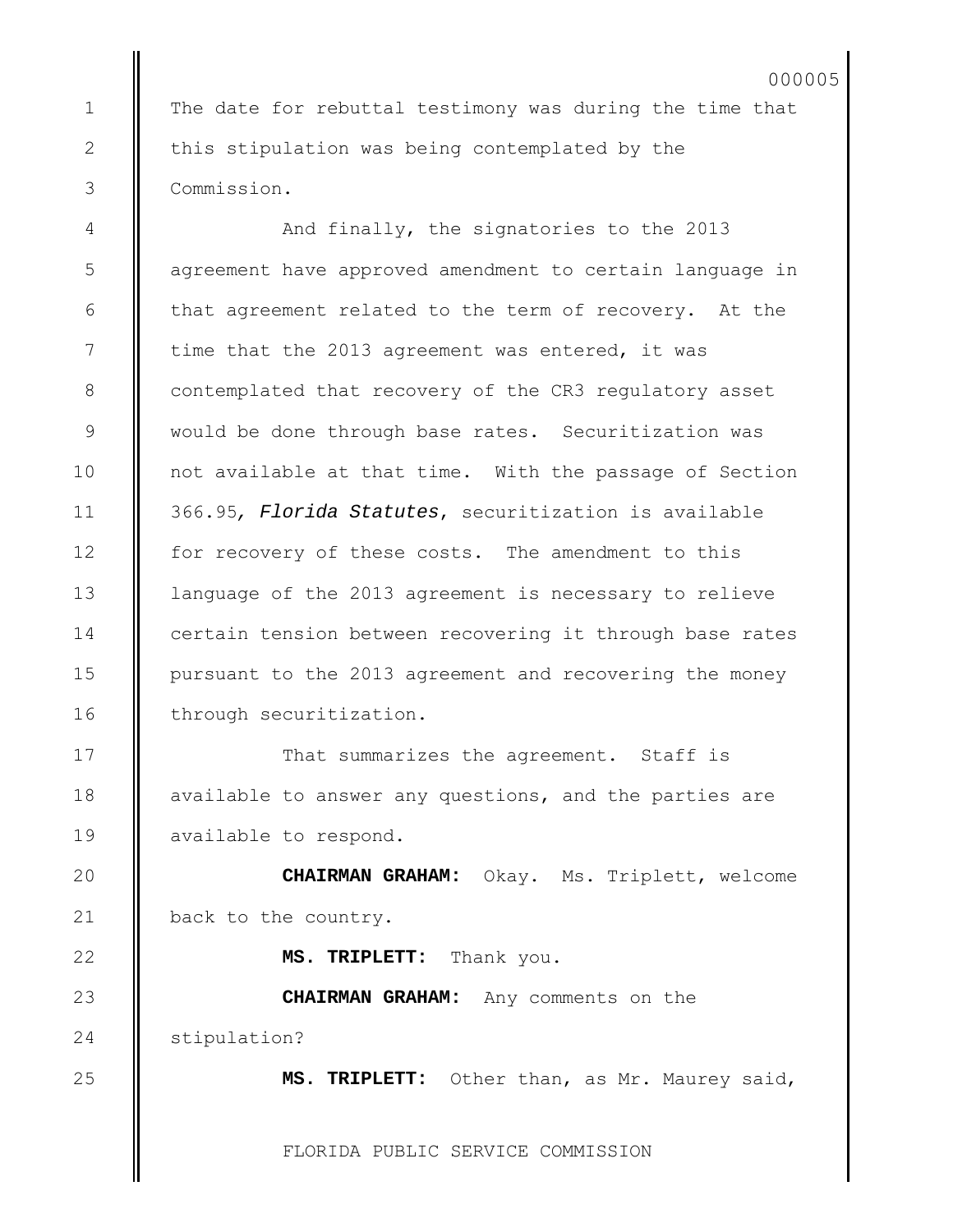we're available for questions, and we would support the stipulation and request that the Commission approve it. Thanks.

1

2

3

4

5

6

7

8

9

10

11

12

13

14

15

16

17

18

19

20

21

22

23

24

25

**CHAIRMAN GRAHAM:** Mr. Rehwinkel?

**MR. REHWINKEL:** Mr. Chairman, thank you. Thank you, Commissioners. The Public Counsel supports the stipulation. We believe it is in the public interest. It brings to a conclusion a six-year saga. It results in a dollar figure that we have agreed to. We had an expert witness file testimony and conduct extensive discovery. And this stipulation is very much in accord with the positions that we took, and, of course, it is a compromise among all the parties. And so we urge your approval of the stipulation in that regard.

I would also like to add that Mr. Brew with PCS could not be here, and he asked me to relate to the Commission that I am authorized to represent that he supports the stipulation as being in the public interest.

With respect to the RRSSA amendment on the 240 months, I want to thank the staff and the company for working with us to preserve the intent about the 20-year recovery period that was in the stipulation to facilitate it being implemented in the final bond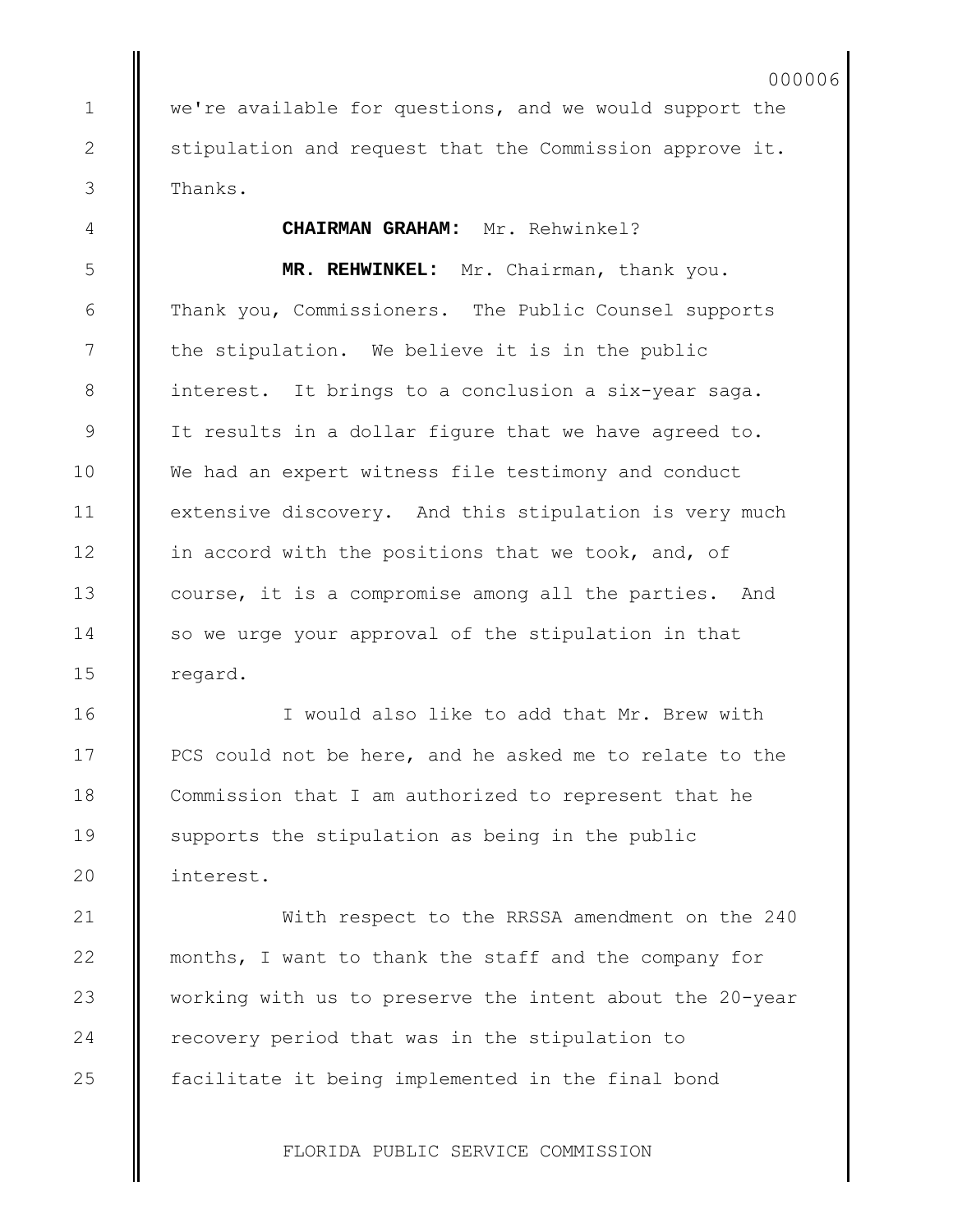issuance decision-making that is made. It gives the bond team the flexibility to do what they need to do and to preserve the intent. And Mr. Brew also asked that I represent that he supports that stipulation as well. Thank you.

1

2

3

4

5

6

7

8

9

10

11

12

13

14

15

16

17

18

19

 $20$ 

21

22

23

24

25

**CHAIRMAN GRAHAM:** Okay. Mr. Moyle.

**MR. MOYLE:** Thank you, Mr. Chairman. FIPUG, likewise, supports what is before you, the stipulation. I would ask that it -- that it be approved.

Just a brief comment. This is another step in a long journey involving Crystal River 3, and I think the parties have worked well together on this. I expect that they will continue to work well together on this. And a big part of it is the legislative action to authorize securitization which you're currently scheduled to consider in October. But back when the Legislature was considering the issue, it was suggested that there was potentially 600 million in savings for ratepayers, and we are eager to see the securitization move forward promptly so that that can be done and it can be effectuated and the bonds can be issued, you know. And everybody is looking at the Feds, they're meeting Thursday, and who knows what they're going to do with interest rates, so the sooner the better from FIPUG's perspective in that we can mitigate some -- some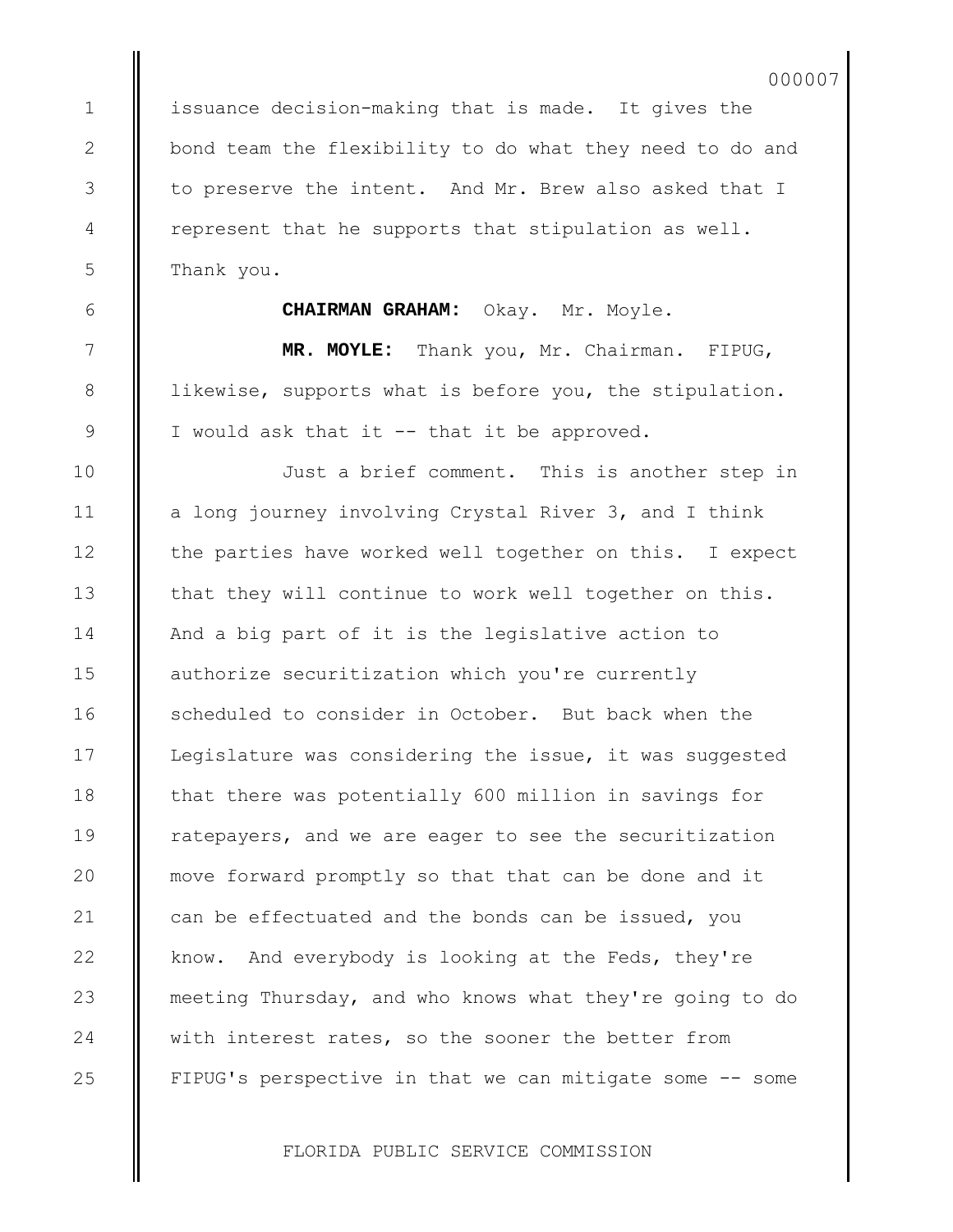interest rate risk as we move forward. And we're doing that and the parties are working well to try to -- to try to narrow issues and resolve it. So I just wanted to make that observation and comment, and thank the staff and the parties for working on this.

000008

1

2

3

4

5

6

7

8

9

10

11

12

13

14

15

16

17

18

19

20

21

22

23

24

25

**CHAIRMAN GRAHAM:** Mr. Wright.

**MR. WRIGHT:** Thank you, Mr. Chairman. The Florida Retail Federation likewise supports the stipulation and asks that you approve it. I also want to say I agree with everything that Mr. Rehwinkel said, particularly about this being the conclusion of a six-year saga that has -- it'll be six years at the end of this month, I guess -- and also the comments of Mr. Moyle and, likewise, to thank Duke and the staff and all the other consumer parties for working to get this done. Thank you.

**CHAIRMAN GRAHAM:** Thank you.

Okay. Staff, so first we take up the stipulation and then we go back and deal with Issue No. 1?

**MR. YOUNG:** Yes, sir.

**CHAIRMAN GRAHAM:** Okay. Commissioners, questions, concerns, comments on the stipulation? Commissioner Edgar.

**COMMISSIONER EDGAR:** Thank you, Mr. Chairman.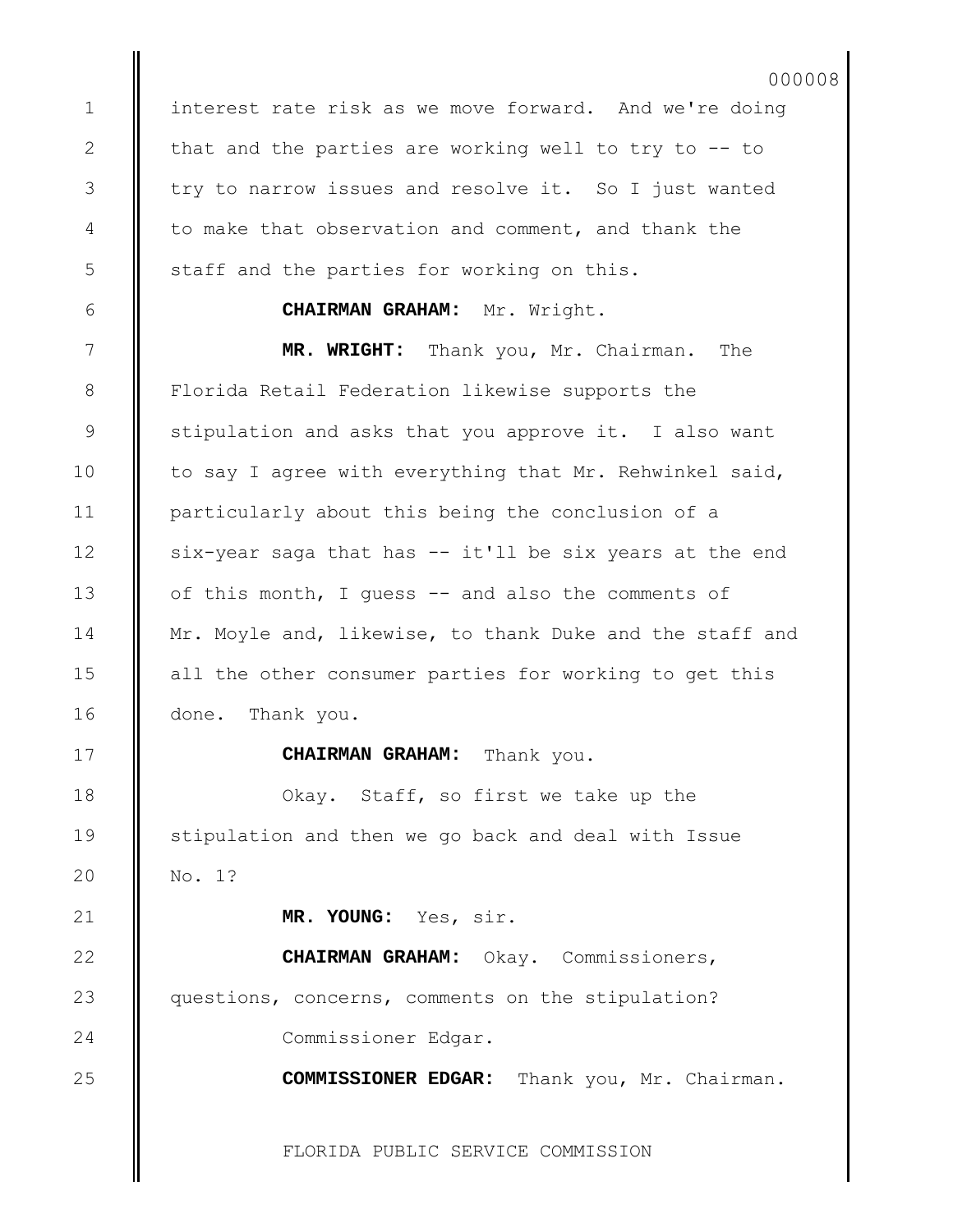As has been stated by our staff and by the parties, this has been a long process, and it is a set of issues and circumstances that required a lot of examination and thorough discovery and review, a number of very complicated technical and financial aspects, clearly impacts on customers, and that needed to be thoroughly thought through as well.

1

2

3

4

5

6

7

8

9

10

11

12

13

14

15

16

17

18

19

20

21

22

23

24

25

I do recognize that the parties are figuratively holding hands bringing this before us and that our staff has had the opportunity also to review the proposed stipulations. I know I had a long conversation with them about this during our review, and that this does move the process forward to better position as we all go into the evidentiary hearing that is scheduled for next month.

So with that, I'm certainly open to questions and any  $-$  I mean, questions to  $-$  questions to the parties and any discussion. But to help us move forward, Mr. Chairman, if it is your will, I would move that we approve the stipulation and request for relief from rebuttal testimony at this time.

**COMMISSIONER BRISÉ:** Second.

**CHAIRMAN GRAHAM:** It's been moved and seconded, approval of the stipulation.

Do we have any further comments or questions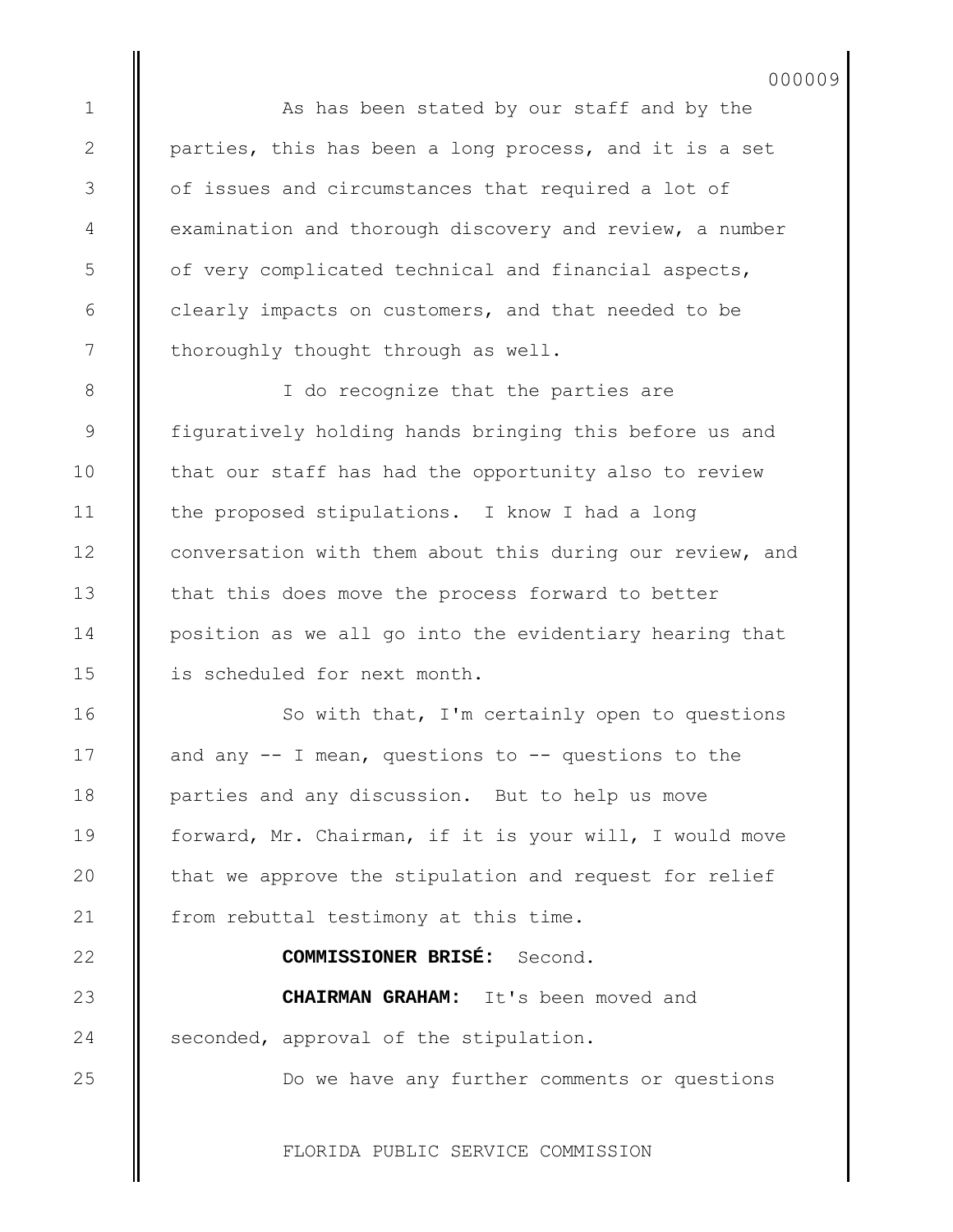## about the stipulation?

1

2

3

4

5

6

7

8

9

10

11

12

13

14

15

16

17

18

19

20

21

22

23

24

25

I do want to thank everybody for putting all this together. As everybody said, this has been -- I mean, I know since the time that Ron Brisé and I walked in this place just over five years ago, this was the hot burning issue and it still is the hot burning issue, and I do appreciate everybody's patience and coming together and working on this. And as I've said many times before, it's always great when you guys hold hands and sing Kumbaya together.

That all being said, if there's nothing else, all in favor of the stipulation, signify by saying aye. (Vote taken.)

Any opposed? By your actions, you have approved the stipulation.

> Okay. Staff, walk me through Issue No. 1. **MR. YOUNG:** Good morning, Commissioners.

Issue 1 is an issue that was not stipulated to by -- in DEF's motion for approval of stipulation. The issue reads, "Has DEF provided adequate internal controls and management oversight of its CR3 investment recovery procedures and plant?" Staff and DEF -- DEF and staff are in agreement to Issue 1 to a stipulated position of, yes, DEF has provided adequate internal controls and management oversight of its CR3 investment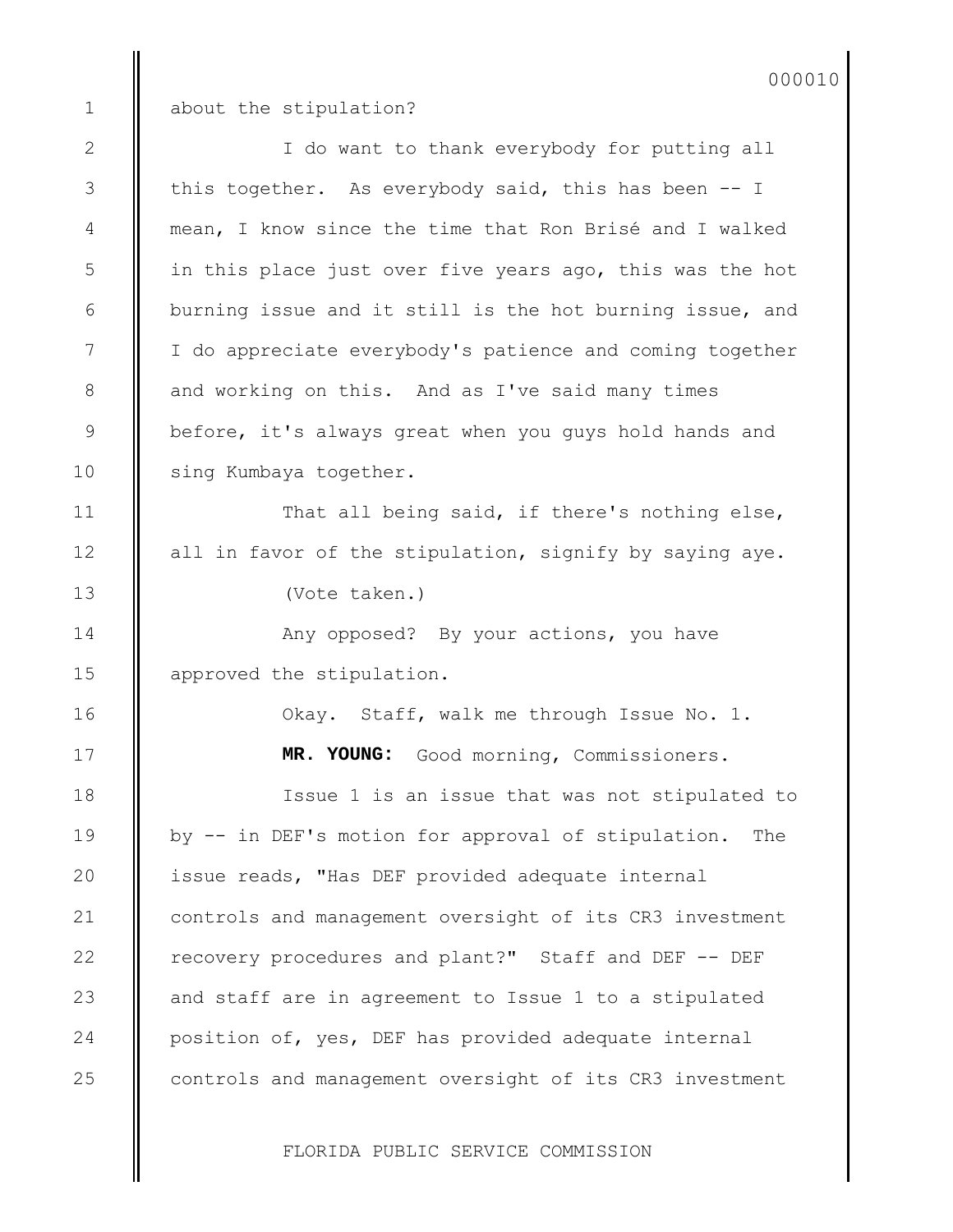FLORIDA PUBLIC SERVICE COMMISSION recovery procedures and plant. Staff recommends that you approve Issue 1 in the stipulated position. **CHAIRMAN GRAHAM:** Did any of you guys want to comment on Issue No. 1? I didn't think so. Commissioner Edgar. **COMMISSIONER EDGAR:** Similar to my earlier comments, I will move approval of the stipulation for Issue 1. **COMMISSIONER BROWN:** Second. **CHAIRMAN GRAHAM:** It's been moved and seconded, the stipulation for Issue No. 1. Is there any further comment? Seeing none, all in favor, say aye. (Vote taken.) Any opposed? By your action, you've approved the motion. Thank you very much. **MR. WRIGHT:** Thank you. **MR. REHWINKEL:** Thank you, Commissioner. **MR. MOYLE:** Thank you. (Agenda item concluded.) 1 2 3 4 5 6 7 8 9 10 11 12 13 14 15 16 17 18 19 20 21 22 23 24 25 000011